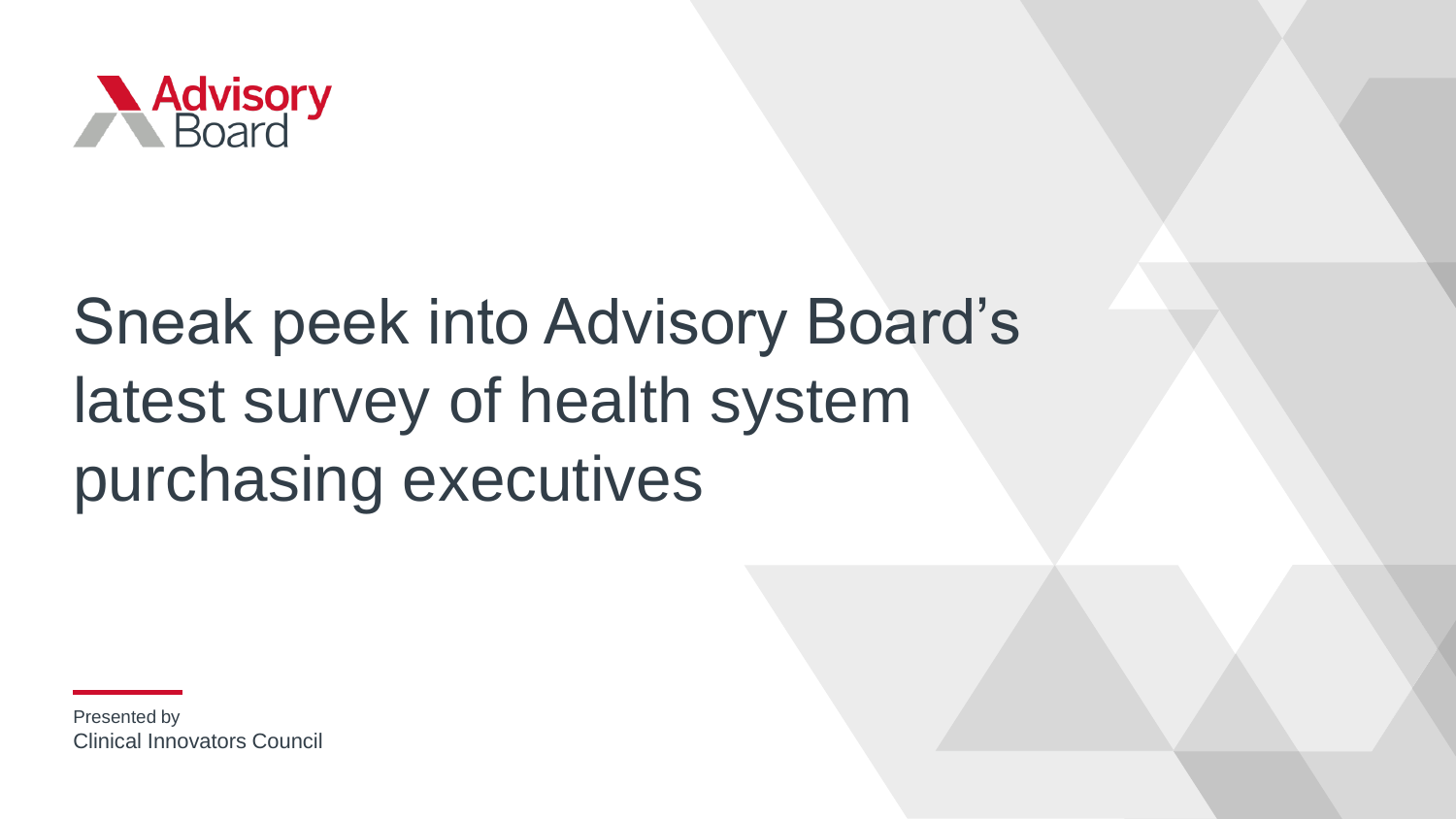## Insights rooted in diverse, long-standing member network

### Go-to resource for proven and actionable guidance across the health care industry

For over 35 years, we've led insight-driven research that empowers our member network to transform healthcare





### Advisory Board helps healthcare leaders understand customers and inform strategy

Understand how market shifts impact their organization and their role today – and in the future

Stay abreast of results-oriented innovation and best practices from peers across the industry

Influence internal and external stakeholders through objective educational material

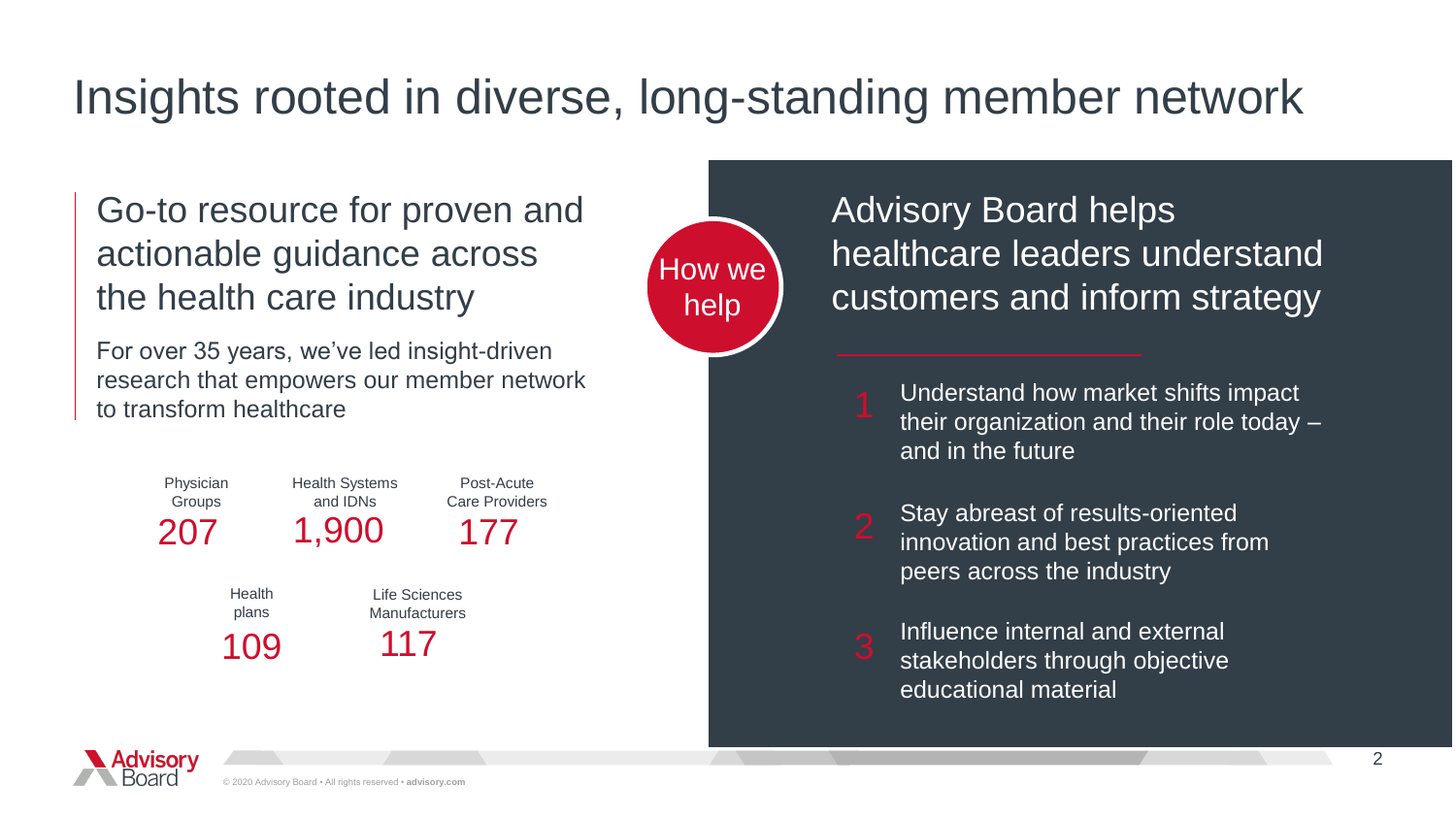## Insights that empower medical product suppliers

**A subscription service that helps you:**

- Develop health care business acumen across disease states and topic areas
- Understand how key trends impact your customers to enhance market credibility

• Demystify customer decision-

individual product to value as a

making dynamics

• Shift conversation from

trusted supplier partner



. Advisorv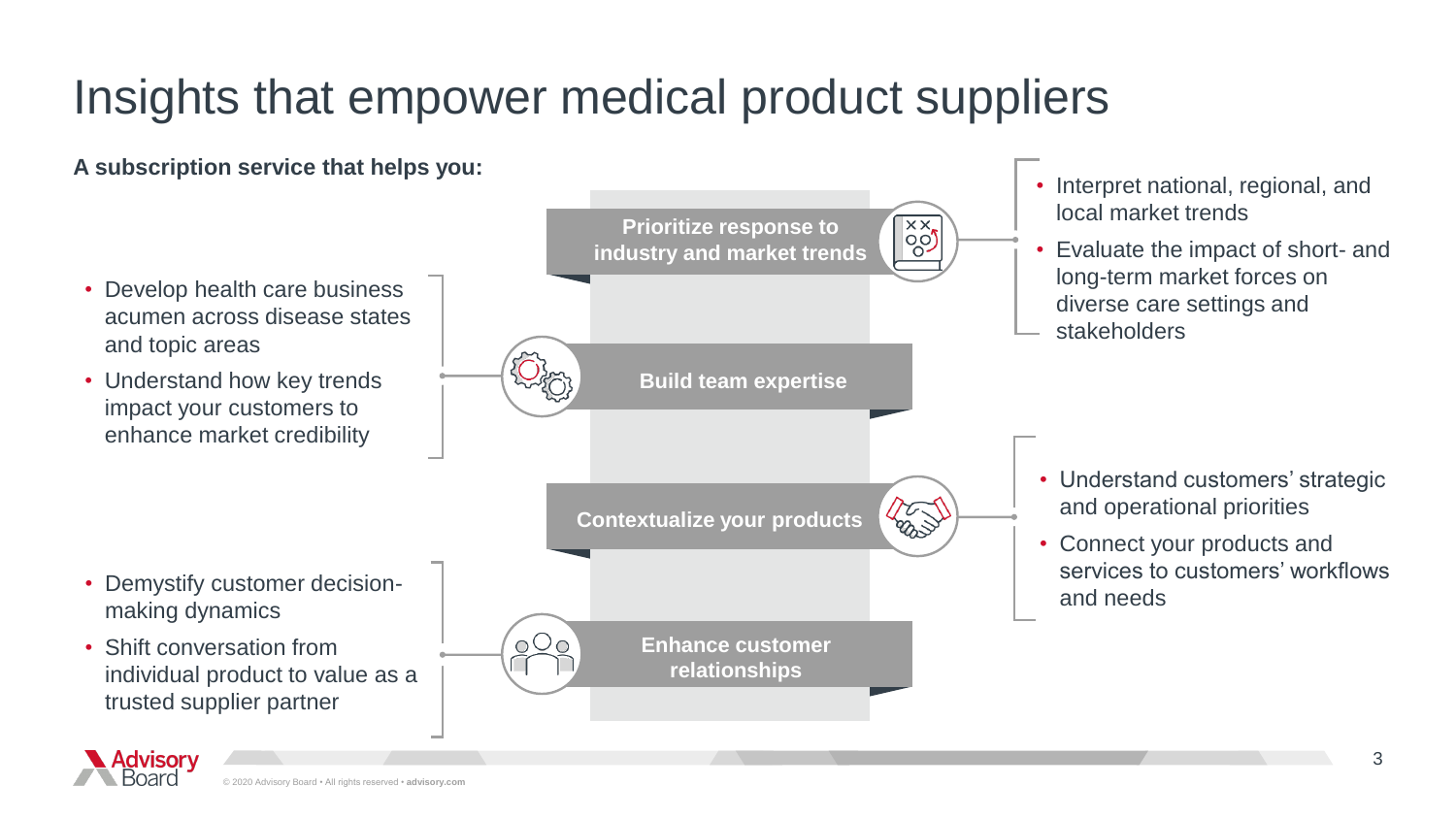### The supply chain paradox

Supply chain lacking in resilience—but also not particularly efficient

**Historical approach to supply chain management Net result of supply chain initiatives** 



Laser-like focus on lowering the unit cost for commodities and PPI<sup>1</sup>



"Just in time" inventory management to minimize holding costs and waste



Overreliance on third parties (GPOs<sup>2</sup>, distributors) for contracting and purchasing with limited visibility into supplier inventories or alternatives

1. Physician preference items.

2. Group purchasing organizations.





### **Lacking resilience**

- No transparency to identify shortfalls in supply chain and proactively implement changes
- Inability to access or produce the increased quantities of supplies needed to respond to Covid-19



### **Lacking efficiency**

- Despite low unit costs on specific supplies, other components of the supply chain remain inefficient
- Severe lack of transparency inhibits efficient use of supplies once purchased



4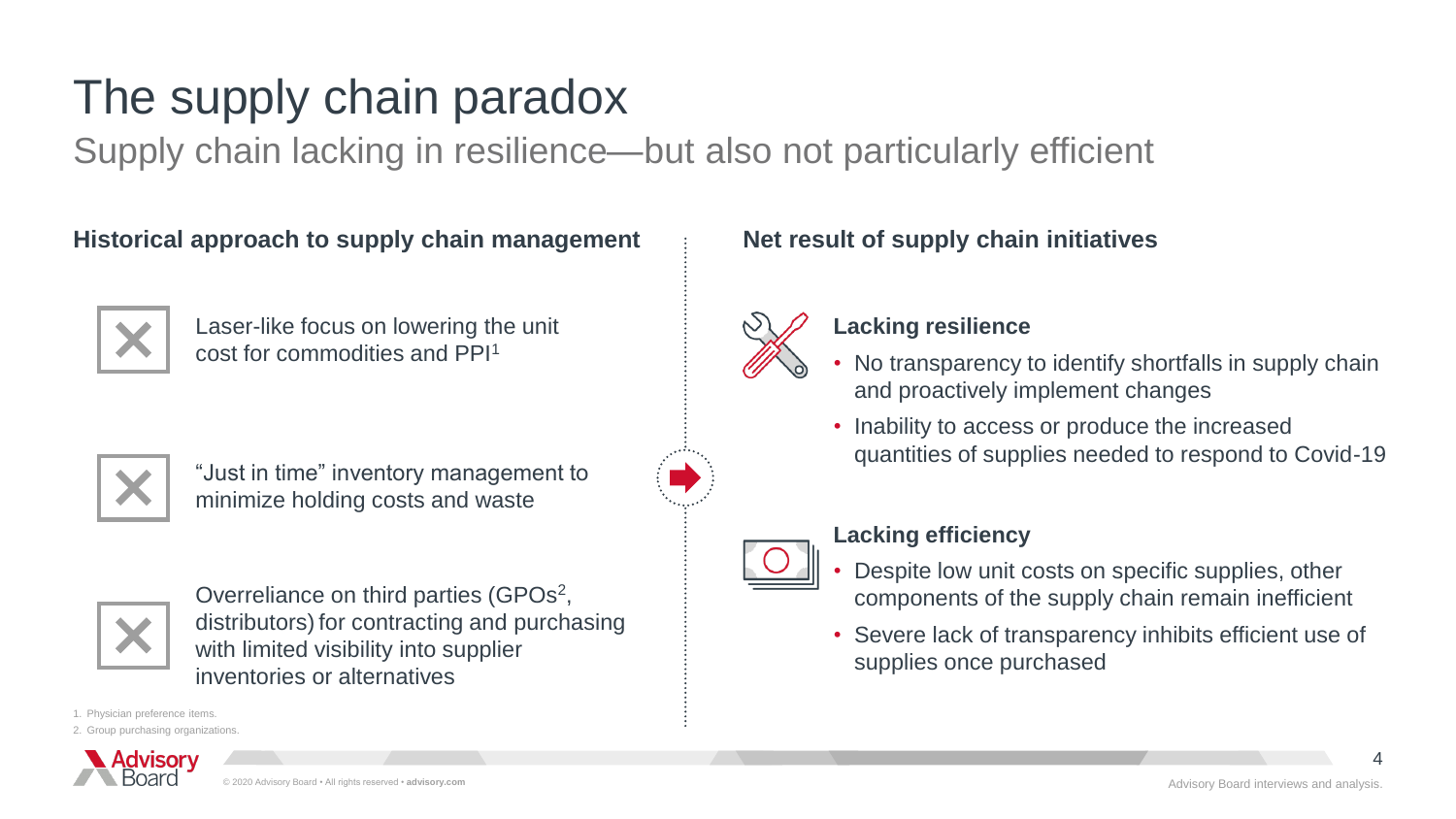Obvious solutions are expensive—and incomplete Building supply chain resilience could be a costly proposition

**Emerging mandates for improving supply chain resilience** 





5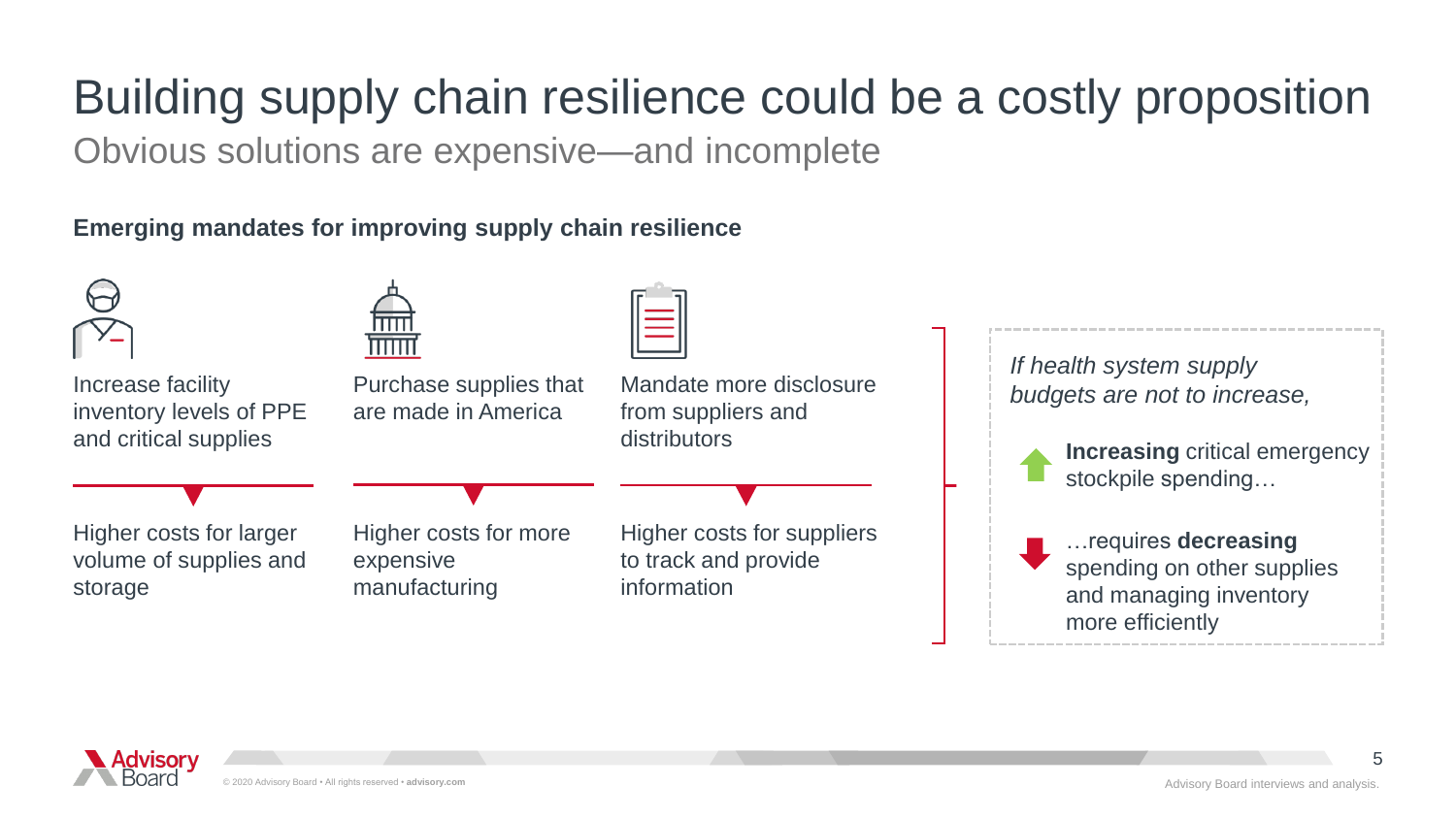## Visibility is a necessary component of the solution

Transparency the critical factor in building a more flexible and agile supply chain

### **Problems with the current U.S. supply chain**

#### **Sourcing and manufacturing**

Manufacturers rely on the same sources for raw materials, creating potential for large scale shortages across product categories

Tendency to hold limited reserves, instead favoring "justin-time" purchasing

#### **Logistics and distribution Purchasing and product use**

Inability to accurately forecast demand to predict spikes

SPOTLIGHT

#### **Advisory Board Insight**

**Effective** communication between IT teams, supply chain staff, clinical leaders, and suppliers/distributors will be vital to building a more resilient health care supply chain

**Solutions**

Visibility into shared sources enables manufacturers to shift practices to avoid significant production interruptions



Visibility into upstream product availability, product locations, and alternative suppliers expands purchaser flexibility and allocation options

Visibility into the quantity and location of inventory as well as realistic product demand reduces waste and risk of stockouts

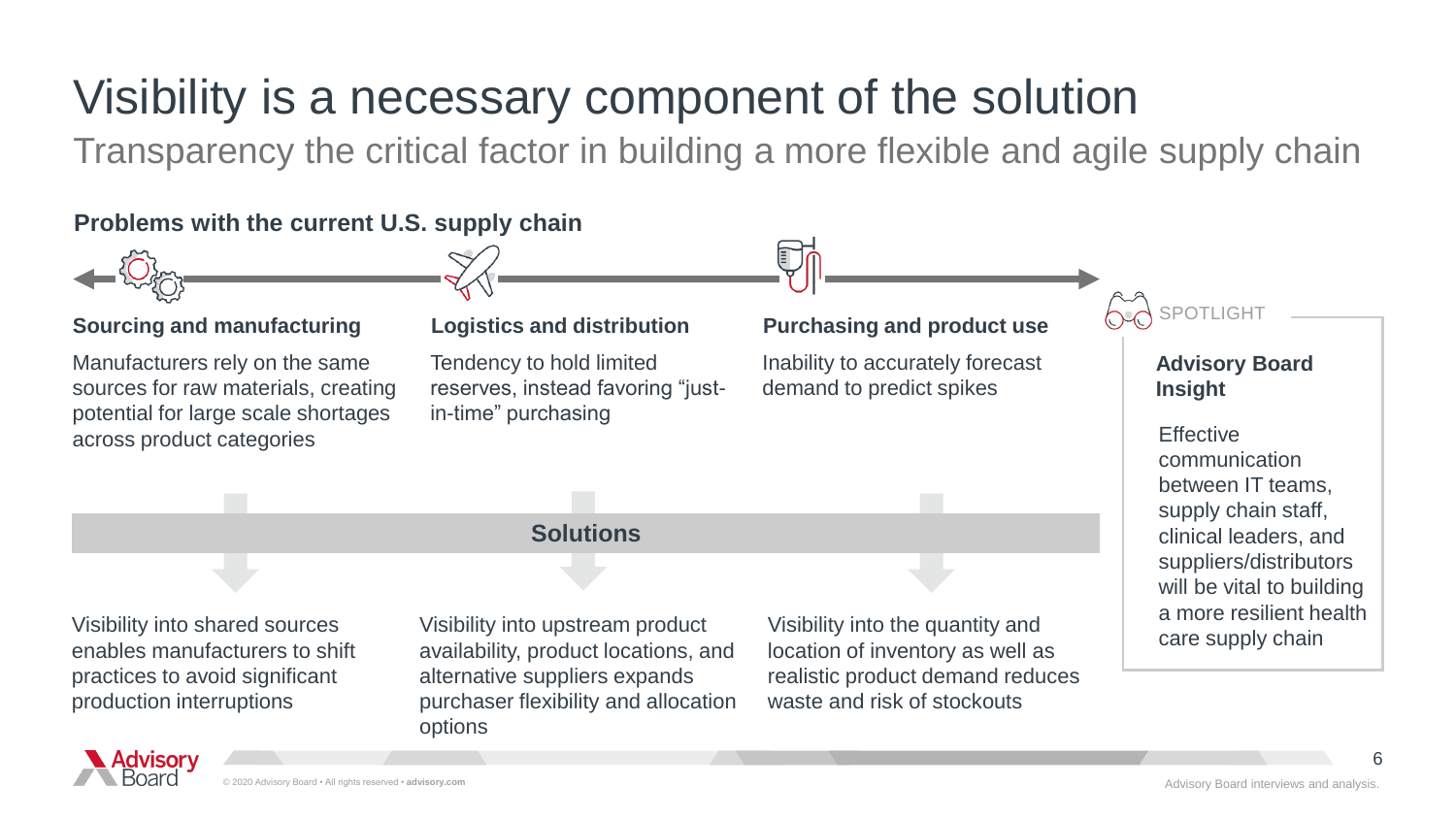# Supply chain band aids or evolution of third-party platforms?

#### *GHX / Lumere*

- Supply chain and value analysis technology company helps providers identify alternative products and suppliers
- Curates list of critical supplies that are in, or at risk for, shortages; credentials non-traditional vendors; gathers clinical data on alternative supplies to allow for more informed purchasing decisions



### • Blockchain-based network helps vet potential suppliers (including new, non-traditional suppliers) for provider purchasers and facilitates onboarding processes

*IBM's Rapid Supplier Connect* 

- Vetting partners include: Project N95, Dun & Bradstreet, RapidRatings, KYC SiteScan, Thomson Reuters
- Early adopters include: Northwell Health, Worldwide Supply Chain Federation

#### *The Exchange at Resilinc*

- Joint effort between **Stanford Health Care**, **Premier**, and **Resilinc** (logistics software company) matches hospitals that have supply surpluses with those in need
- GPO role: leverage existing platform and provider relationships to enable providers to not only purchase supplies, but also to exchange and allocate materials with each other based on need

Source: "Progress in Vetting Non-Traditional Suppliers Offering PPE," GHX, Apr. 23, 2020; "IBM Helping to Battle COVID-19 Medical Supply Chain Shortages with the Launch of IBM Rapid Supplier Connect." IBM: Johnson L, "Hospitals turn to online matchmakers to swap supplies,



7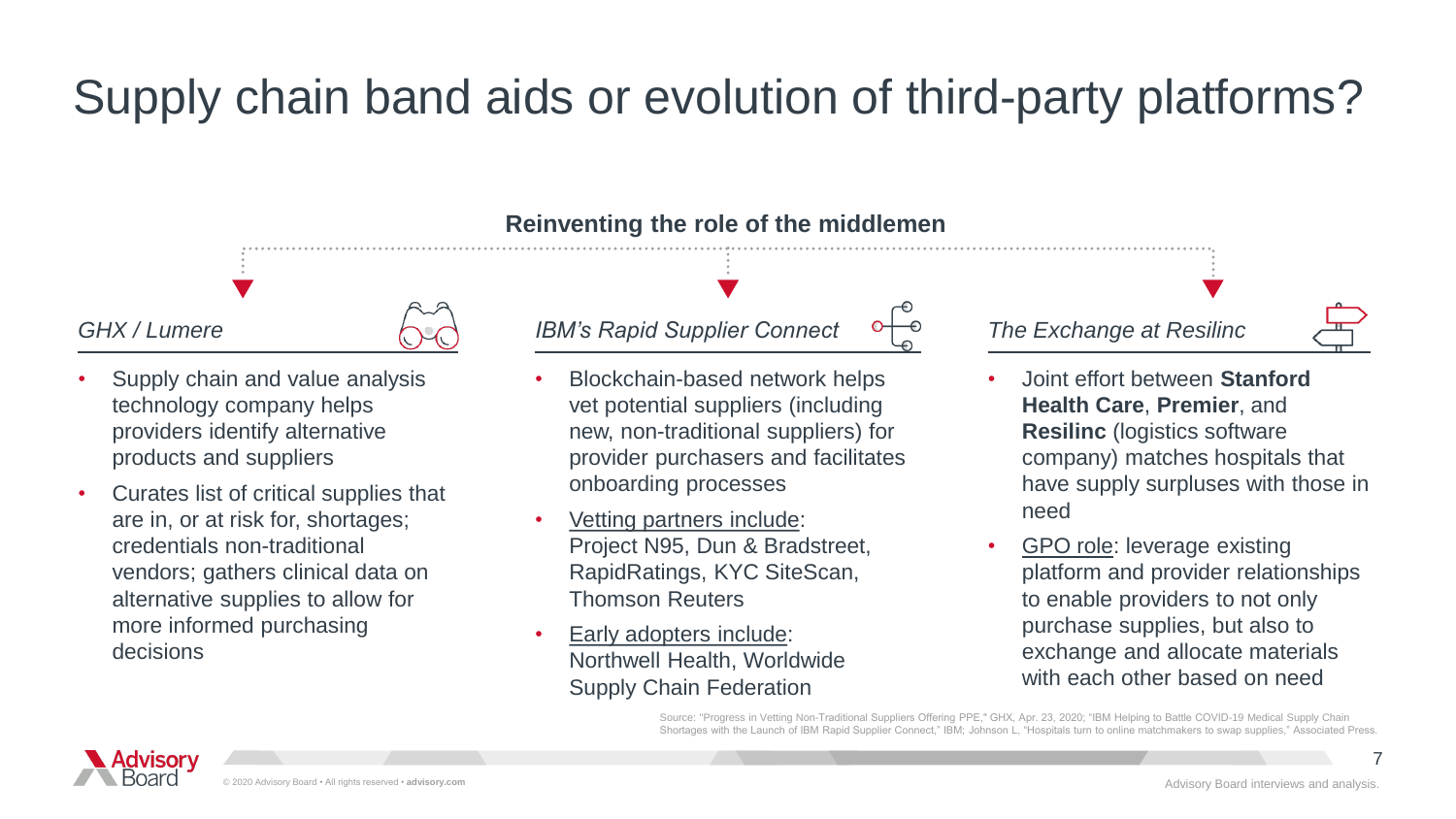# How will health systems' supply chain strategies evolve?

Need to weigh tradeoffs in four key areas

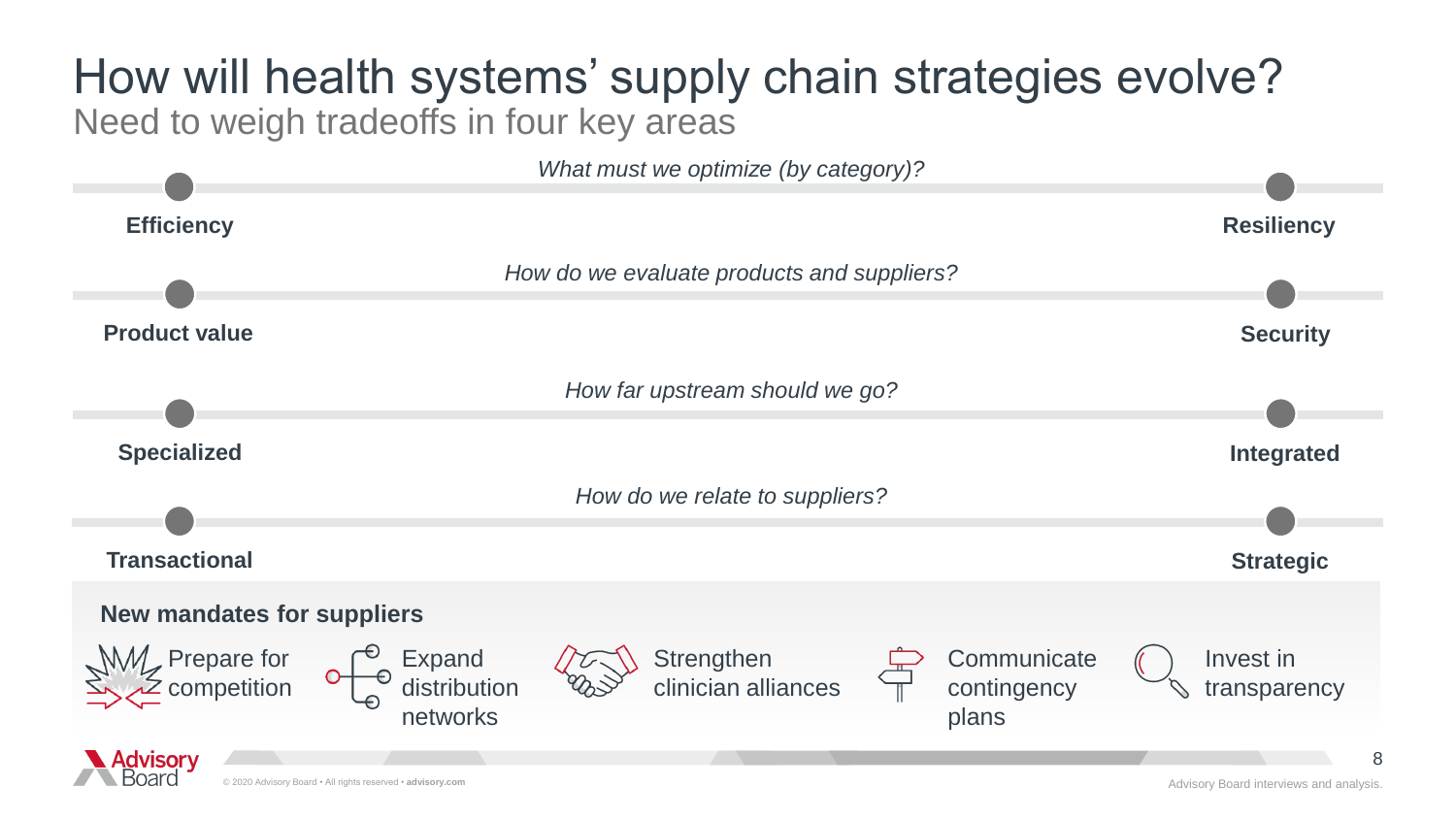# Clearer sightlines can redefine what's possible

Shared cost, inventory, forecast data unlock collaboration, savings opportunities

### **Health systems and distributors**

- Distributors can more easily anticipate and accommodate demand spikes
- Systems can "see" their allocated stock within distributor-managed service centers

### **Distributors and suppliers**

- Suppliers can alert distributors more quickly to emerging threats to production volumes
- Distributors (and third-party trading platforms) can increase purchaser awareness of smaller, pre-approved new suppliers



### **Health systems and clinicians**

- Clinicians gain confidence that right products will be available at right time
- Health systems gain greater clinician compliance with contracts and formularies

### **Health systems and suppliers**

- Suppliers can help customers reduce spend on expedited shipping
- Health systems can reduce amount of wasted, unused, or expired product

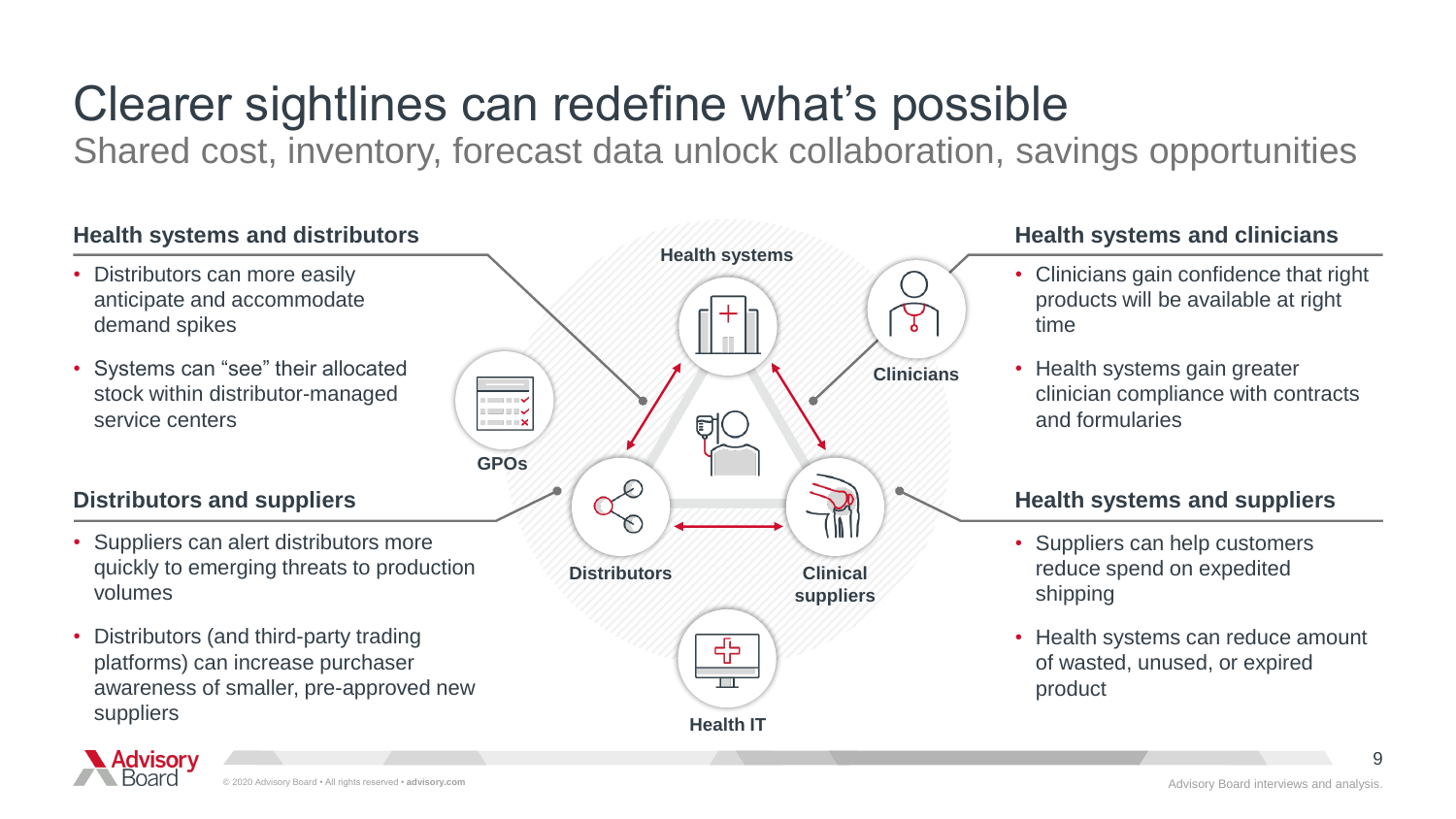## Introducing our 2020 supply chain research initiative



**Our goal:** 

Enable leaders from across the health care ecosystem to develop a modern, resilient supply chain

### **Key topics we're considering**

- The new mandate for supply chain resiliency, and the impact on provider purchasing priorities
- Asset and inventory management strategies
- Innovations in analytics, third party platforms, and supply chain services
- Trust (re)building between providers and their partners
- Attributes of the strategic supply chain leader

#### **Our research strategy**

- **Conduct in-depth research interviews** with leaders from across the health care ecosystem, including health systems, analytics and supply chain services companies, manufacturers, GPOs, and distributors
- **Launch a provider survey** to gather quantitative information about health systems' supply chain priorities and purchasing preferences

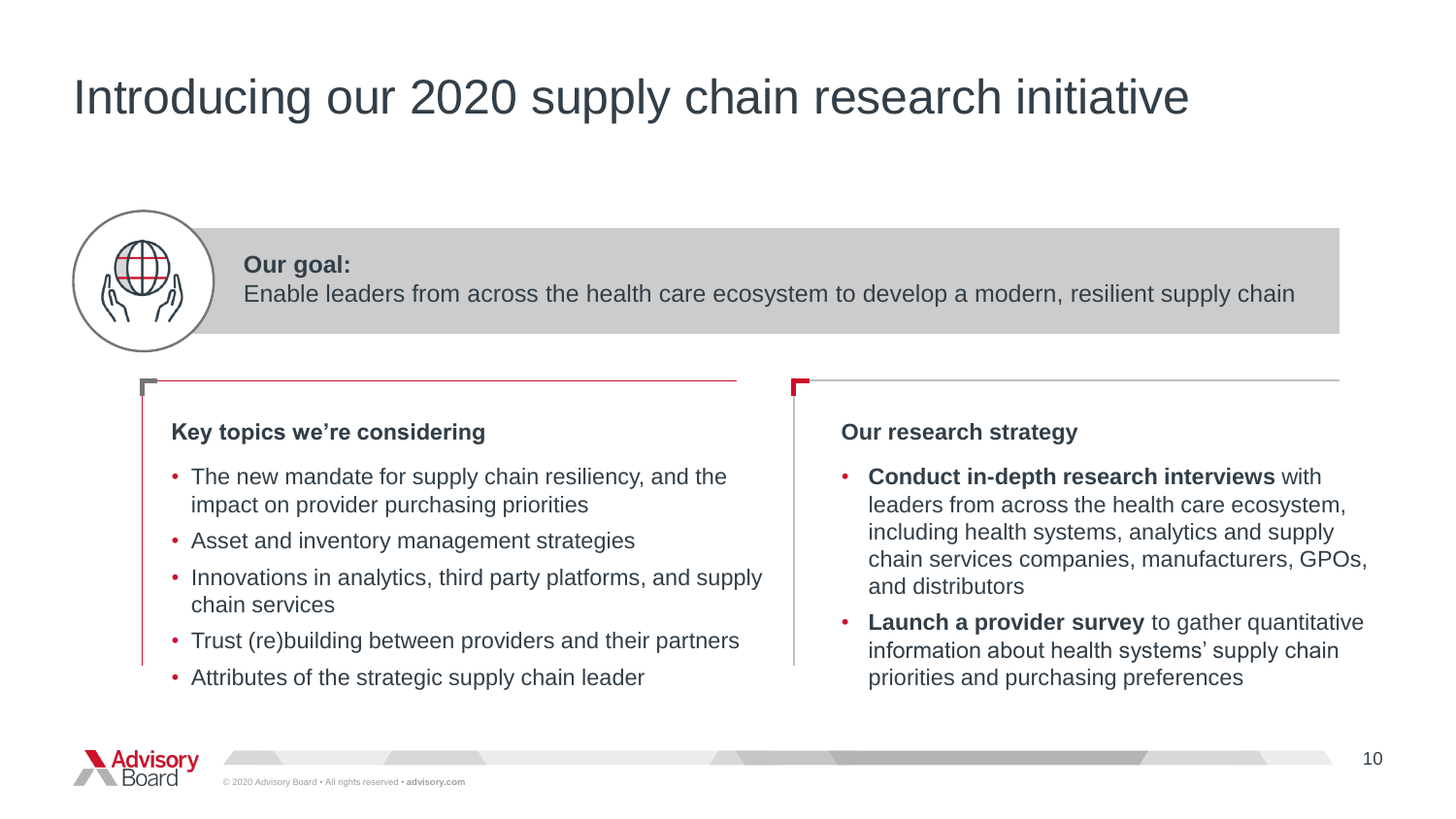# It's time for a supply chain revolution

With newfound executive buy-in, supply chain priorities are coming to forefront

### **Supply chain place among health systems' top priorities**

*Q: Where does improving your supply chain fall on your organization's priority list? (n=48)*



**Top priorities for health system supply chains pre- and post-Covid-19** *Q: What are your organization's top three supply chain strategies pre/post-Covid-19? (n=48)*





Source: Advisory Board 2020 Health System Supply Chain Strategy Survey.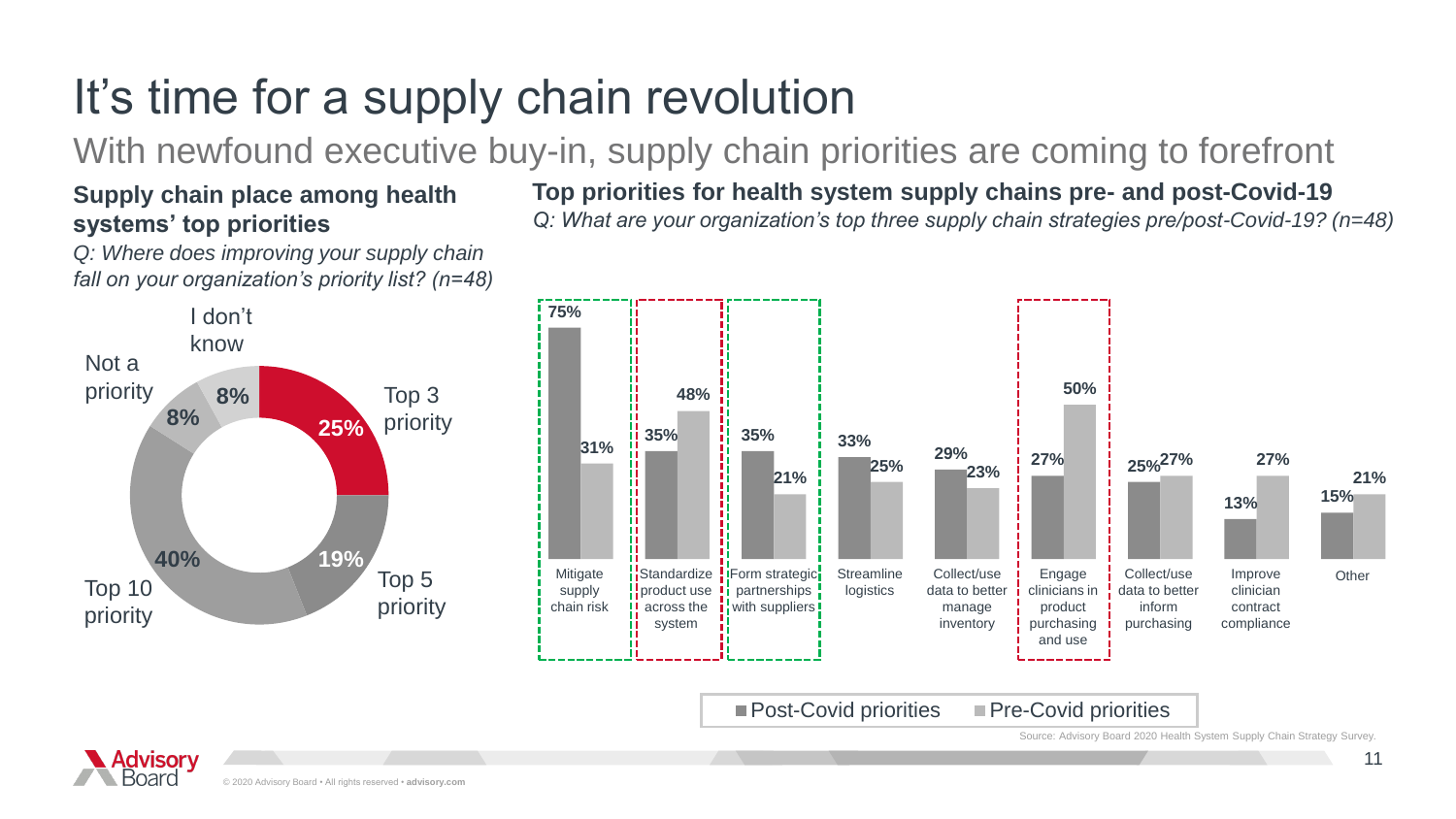### The story doesn't end with PPE

### **Likely changes to provider purchasing by product category**

*Q: For each product category, which tactics, if any, are you likely to start doing or expand significantly in the next 12 months? (n=45)*

|                                               | <b>Increase</b><br><b>stockpiles</b> | <b>Better manage</b><br>inventory | <b>Diversify vendors</b><br>or sources | <b>Streamline or</b><br>reduce vendors |
|-----------------------------------------------|--------------------------------------|-----------------------------------|----------------------------------------|----------------------------------------|
| <b>Personal protective</b><br>equipment (PPE) | 83%                                  | 37%                               | 50%                                    | 7%                                     |
| Covid-19, flu-related<br>pharmaceuticals      | 48%                                  | 35%                               | 28%                                    | 11%                                    |
| Physician preference<br>items (PPI)           | 2%                                   | 24%                               | 2%                                     | 39%                                    |

#### **Additional product categories tested:**

- Critical medical equipment and supplies
- Non-Covid-19 or flu-related pharmaceuticals
- Other non-critical medical equipment and supplies



### **Additional tactics tested:**

- Increase direct-from-manufacturer purchasing
- Increase purchasing through distributors
- Increase purchasing through GPO<sup>1</sup> contracts
- 1. Group Purchasing Organization. **Example 2008 •** Participate in purchasing coalitions (outside of GPOs)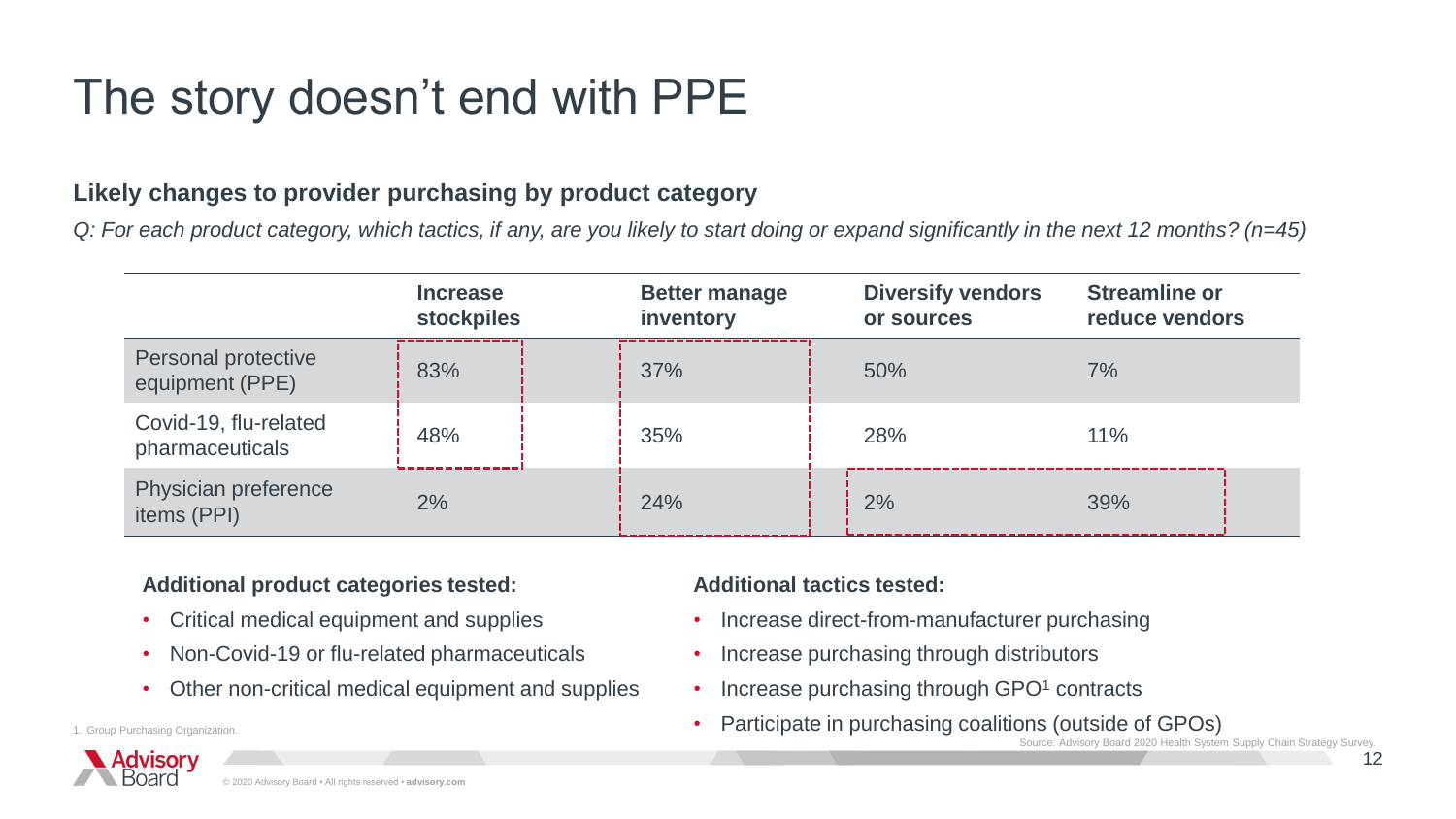### Providers seek greater control in attempts to alleviate fears

### **Greatest threats to providers' supply chains Most essential supply chain investments**

*Q: Which of the following are the top three threats to your supply chain? (n=48)*





*Q: Which investments are most essential to achieving your supply chain goals in the next 12 months? (n=41)*

73% Stockpiles of critical products

61% Analytics platforms that enable upstream supply chain transparency

59% Analytics platforms that enable downstream supply chain transparency

Analytics platforms that help predict demand

Source: Advisory Board 2020 Health System Supply Chain Strategy Survey.

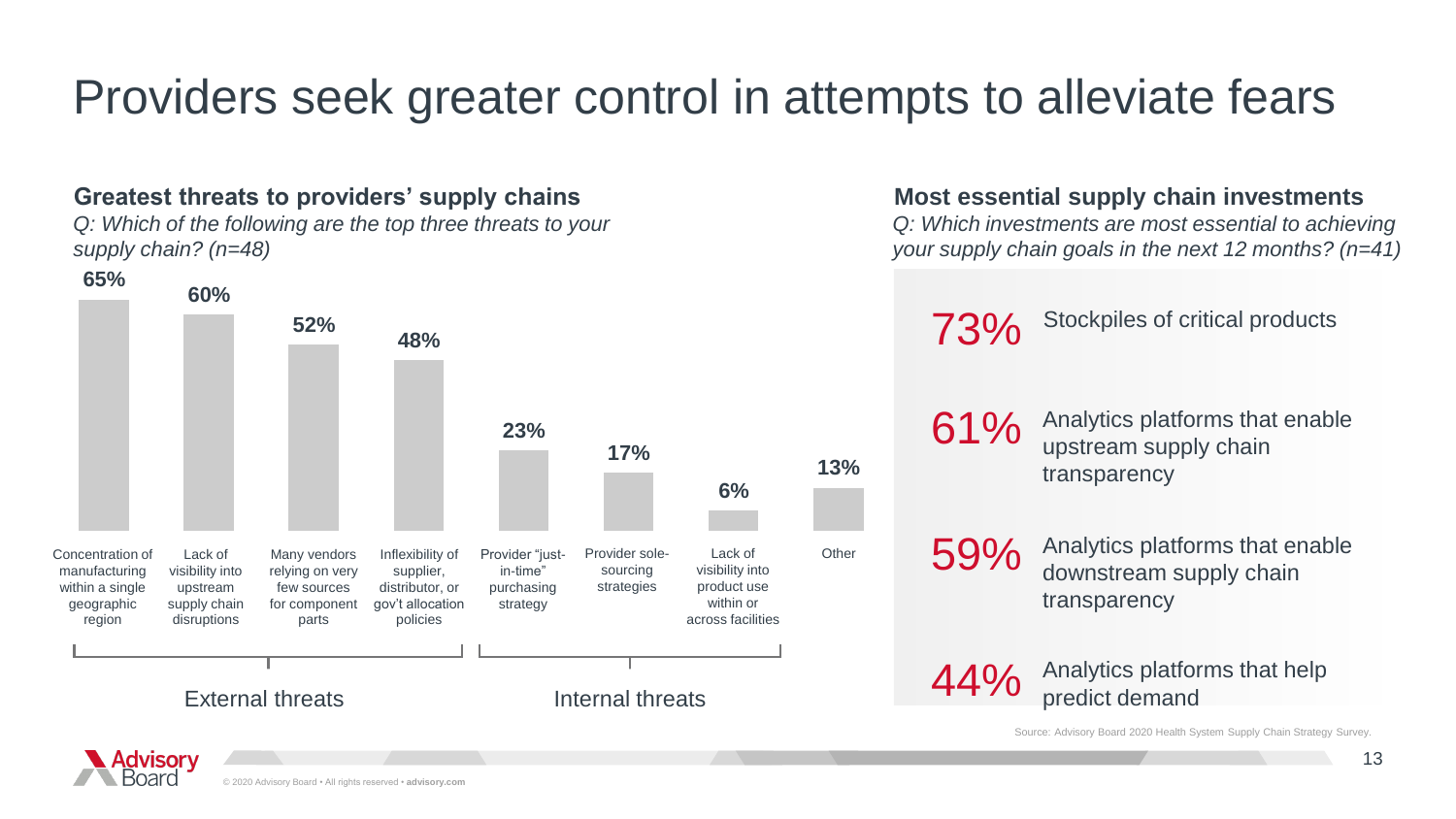# How to win over providers in a peri-Covid world

Supply chain resiliency will only be achieved through collaboration

### 1

### **Collaborative risk mitigation**

- "We need to move to a new model that's not a race toward the lowest cost, but something more resilient. **These shortages aren't worth the \$100,000 we save to be more efficient.**"
	- *Director of Pharmacy at health system in the Southeast*
- "We know we need to stockpile certain critical supplies. But it's more efficient for a manufacturer or distributor to hold it, even if it's ours. **We can pay for the service of having others hold our inventory, rotate it, and then get it to where we need it to go.**"
	- *VP of Supply Chain at health system in the Northeast*

### $\overline{\mathcal{L}}$

#### **Transparency**

- "I found out about a shortage of a raw material via Google. **Why can't my supplier tell me that and give me a heads-up months in advance?** That would be incredibly valuable."
	- *VP of Supply Chain at health system in the Northeast*
- "It's not enough to know how much inventory a supplier has in stock. **I need to know how much of it is for me.**"
	- *Supply Chain Director at AMC in the Midwest*

### 3

#### **Trust**

- "Suppliers are either going to succeed or fail, **not solely by the merits of their product, but by how they interact with us.**"
	- *VP of Supply Chain at AMC in New England*

- "I don't know about our future with our distributor. I feel like I can't trust them right now. **Every time I reach out for trends or business advice, I get stock responses.**"
	- *VP of Supply Chain at health system in the Northwest*

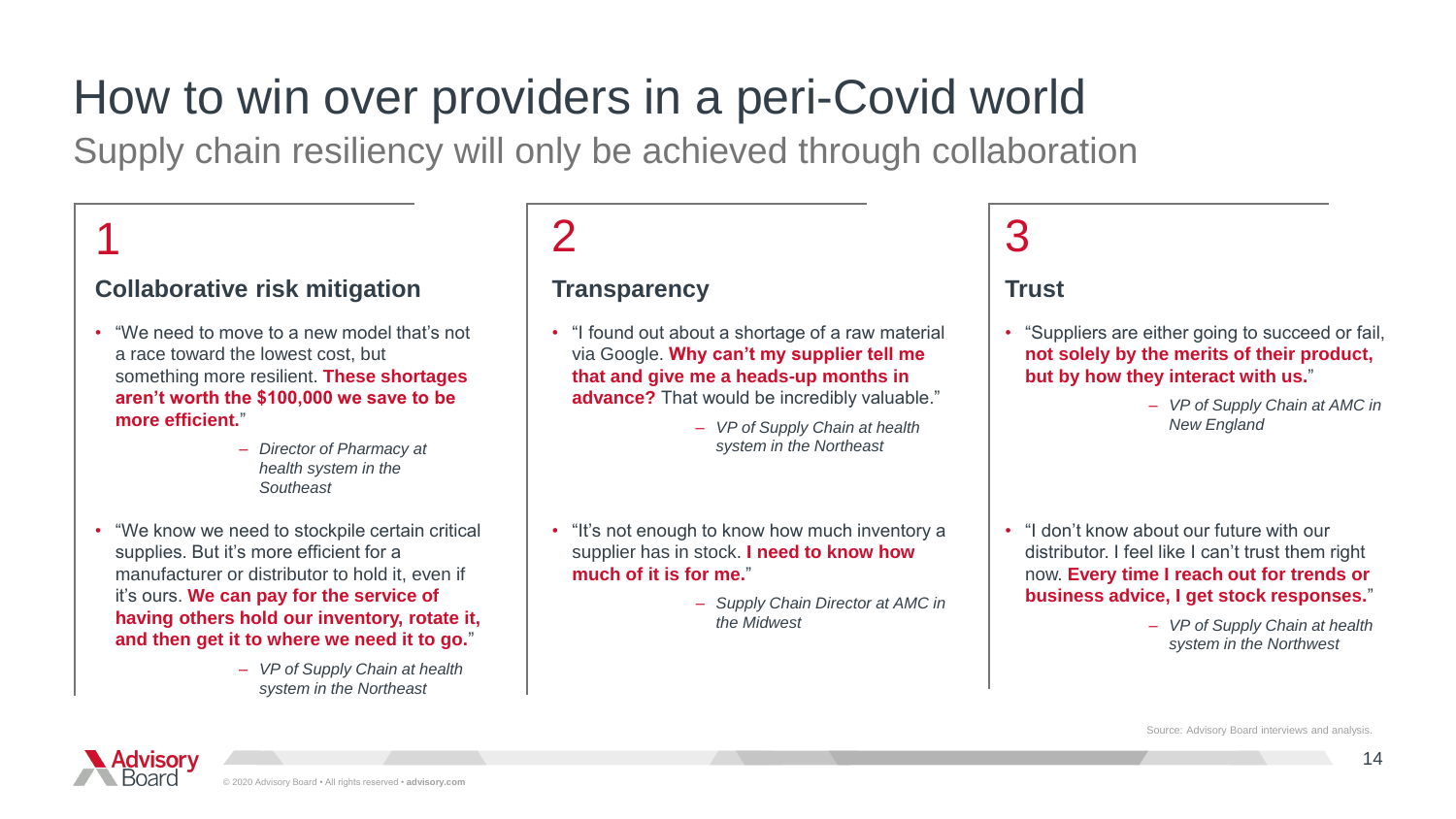### What you get with a research membership

**Self-service digital library** 1 Self-service  $\frac{\langle 7 \rangle}{\sqrt{1}}$  2



- Research reports, short-form topic briefings, case studies
- Curated content channels and newsletters spanning 90+ topics
- Training and education resources: Cheat sheets, health care 101 'bootcamp' videos
- Multi-stakeholder, multi-sector perspectives on key issues and trends

**Access to subject-matter experts**

- One-on-one discussions with our SMEs on a range of topics
- **Presentations and facilitated** discussions led by senior researchers
- **PHOTE STREET SURFACES TO SUBJECT-matter**<br> **Experts**<br> **Pitch reviews and facilitated<br>
Pitch reviews and consultative guidance from<br>
Pitch reviews and consultative guidance from<br>
researchers who sumport your customers** researchers who support your customers
- Centralized service for resource mapping or expert answers to pressing questions



r reserved

15

Seed the Cross Market Residents